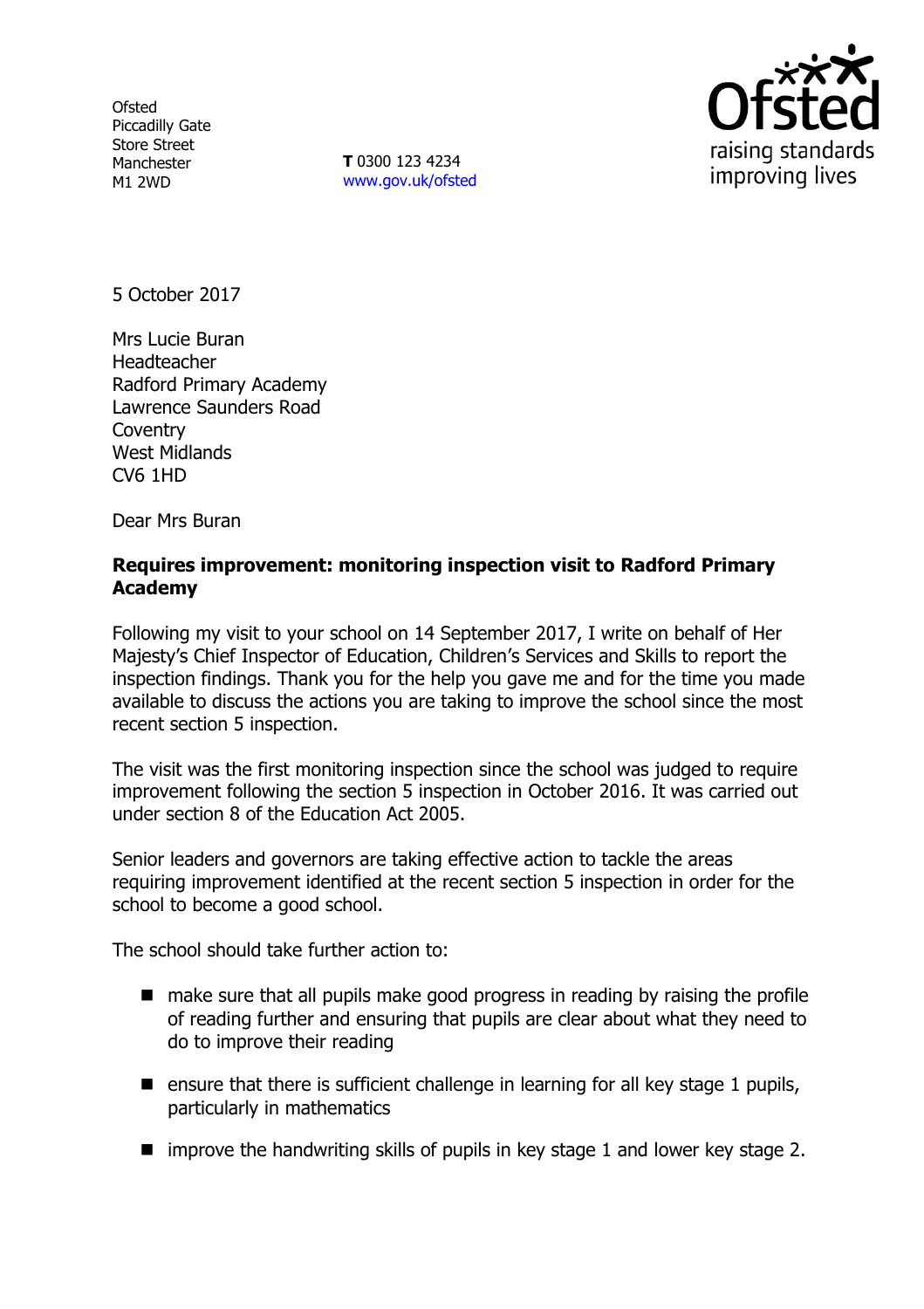

### **Evidence**

During the inspection, meetings were held with you, two assistant headteachers, the executive headteacher of the trust, the subject leader for mathematics, pupils and members of the governing body. The school improvement plan was evaluated, as were several other action plans. I visited most classes, reviewed pupils' work and scrutinised a range of documents including the outcomes of monitoring activities, governors' minutes and visit reports.

# **Context**

After the inspection in October 2016, one teacher left the school in January 2017 and was temporarily covered by a long-term supply teacher. A new teacher was appointed in May 2017. Another teacher was appointed on a part-time contract in January 2017 to strengthen practice across the early years. One new co-opted governor joined the governing body in the spring term 2017.

# **Main findings**

Since the last inspection, you and the two assistant headteachers have acted quickly to address the areas for development identified by inspectors. You have set a clear strategic direction for the school on its journey of improvement. Effectively supported by the assistant headteachers, you have implemented a raft of changes to bring about improvements in the quality of teaching and learning. You have worked successfully and in collaboration with others across the Sidney Stringer Trust to pinpoint the specific training needs of staff and provide them with the necessary guidance and support. You have created a culture of no excuses and an expectation that all pupils can achieve despite the external barriers to learning some face.

You have made an honest appraisal of the school's strengths and weaknesses and created a suitable improvement plan which relates directly to the areas for development identified at the last inspection. The most recent action plan has been formulated based on the findings from self-evaluation. Leaders and teachers carefully track and check pupils' progress on a regular basis. Half-termly progress meetings keep teachers focused on ensuring that pupils are targeted to make good progress. Most teachers use this information diagnostically to inform their planning and address pupils' gaps in knowledge and understanding. While there have been opportunities for joint planning, leaders do not routinely make checks on teachers' planning to see whether learning activities are pitched at the right level. During the learning walk, it was evident that some teachers, notably in key stage 1, had planned work which was too easy.

Leaders have been focused on ensuring that there is close monitoring of teaching. They check to make sure that teachers take heed of the advice given and adapt their practice accordingly. You have challenged any underperformance of teachers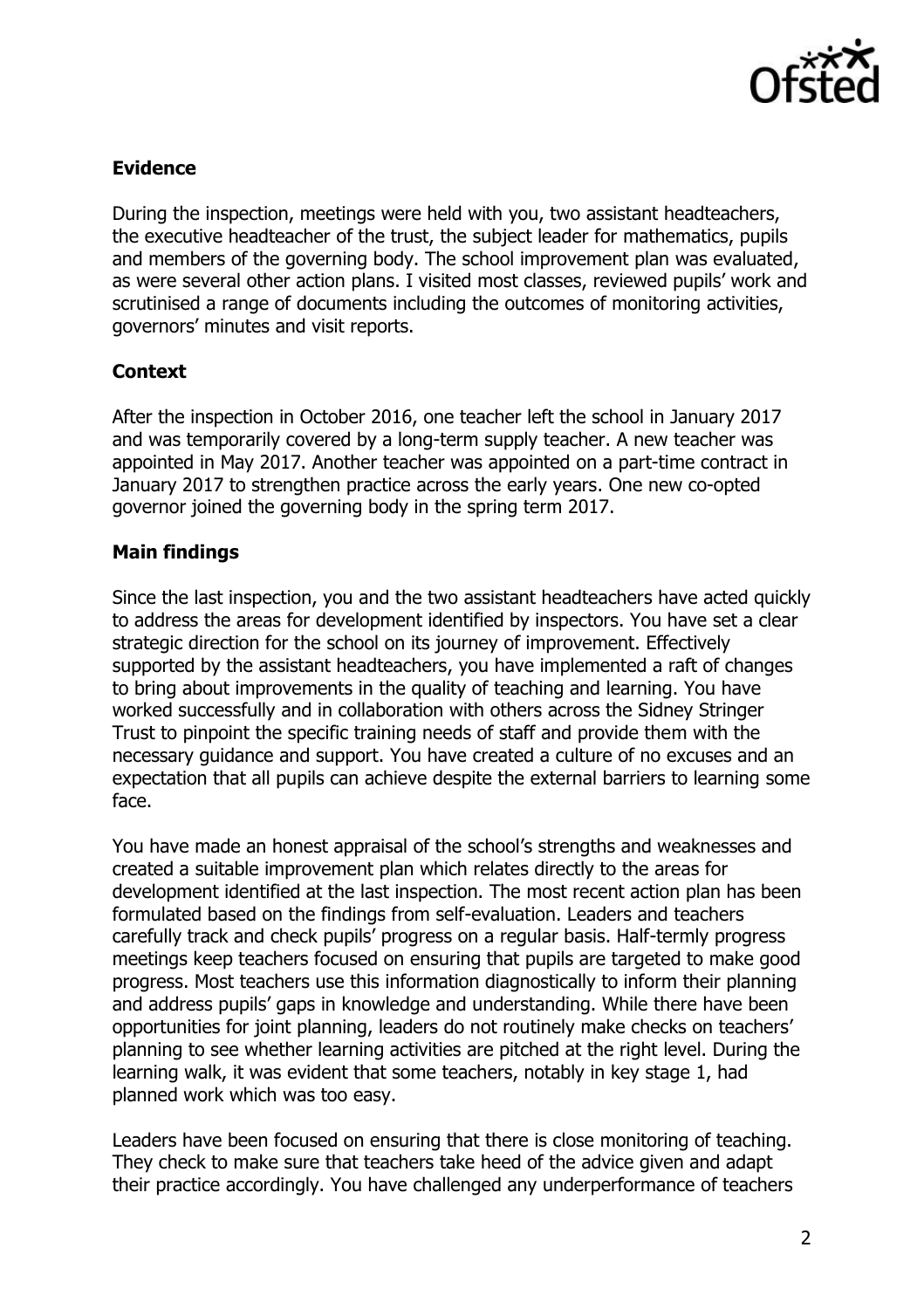

and quickly eradicated any inadequate teaching. The improved quality of teaching, learning and assessment is having a positive impact on the progress of pupils, including those who are disadvantaged. An external pupil premium review was completed in December and leaders have responded to all of the recommendations made. In light of these recommendations, you have made a number of changes, for example reorganising the timetable to maximise time for learning. As a result, the school's internal assessments show that the difference in attainment between disadvantaged pupils and other pupils in the school has diminished.

During the inspection, I visited classes across key stages 1 and 2. Where teaching is now more effective, teachers ask better, probing questions and ensure that learning builds successfully on pupils' prior knowledge and understanding. Teachers have benefited from a significant amount of training related to challenge which is making a difference. For example, teachers' questions are much more open ended and encourage pupils to explore their understanding in greater depth. While there has been work on raising the level of challenge in lessons, you recognise that there is still more to be done, particularly in key stage 1.

The subject leader for mathematics has been influential in bringing about improvements to the teaching of the subject. As a result, pupils in key stage 2 are more exposed to learning at greater depth over an extended of period of time. There are also more opportunities for pupils to solve problems, although leaders recognise that pupils need to develop their mathematical reasoning skills further. Current work in the books of key stage 1 pupils indicates that there could be a greater level of challenge.

Leaders' evaluations and reports from external consultants show that the large majority of pupils now show good learning behaviours. I concur with these views. During visits to classrooms, pupils' levels of engagement, particularly in key stage 2, were high because learning captured their interest. Most pupils were keen to answer questions and they collaborated well in discussions. Teachers have spent time observing each other to see best practice in relation to behaviour and this has proved beneficial. Parents are informed about their children's 'behaviour for learning' on termly reports.

Governors hold leaders rigorously to account for the school's standards and performance. They undertake their own visits to the school to check the accuracy of the information provided. Governors request further information when necessary to make judgements about the progress made against action plans. They produce comprehensive visit reports which include challenging questions and responses from leaders. Minutes of meetings show that there is a sharp focus on learning and pupils' progress. Governors are reflective and keen to improve their practice further. More recently, they have become even sharper with their monitoring following a local authority governor audit which they commissioned.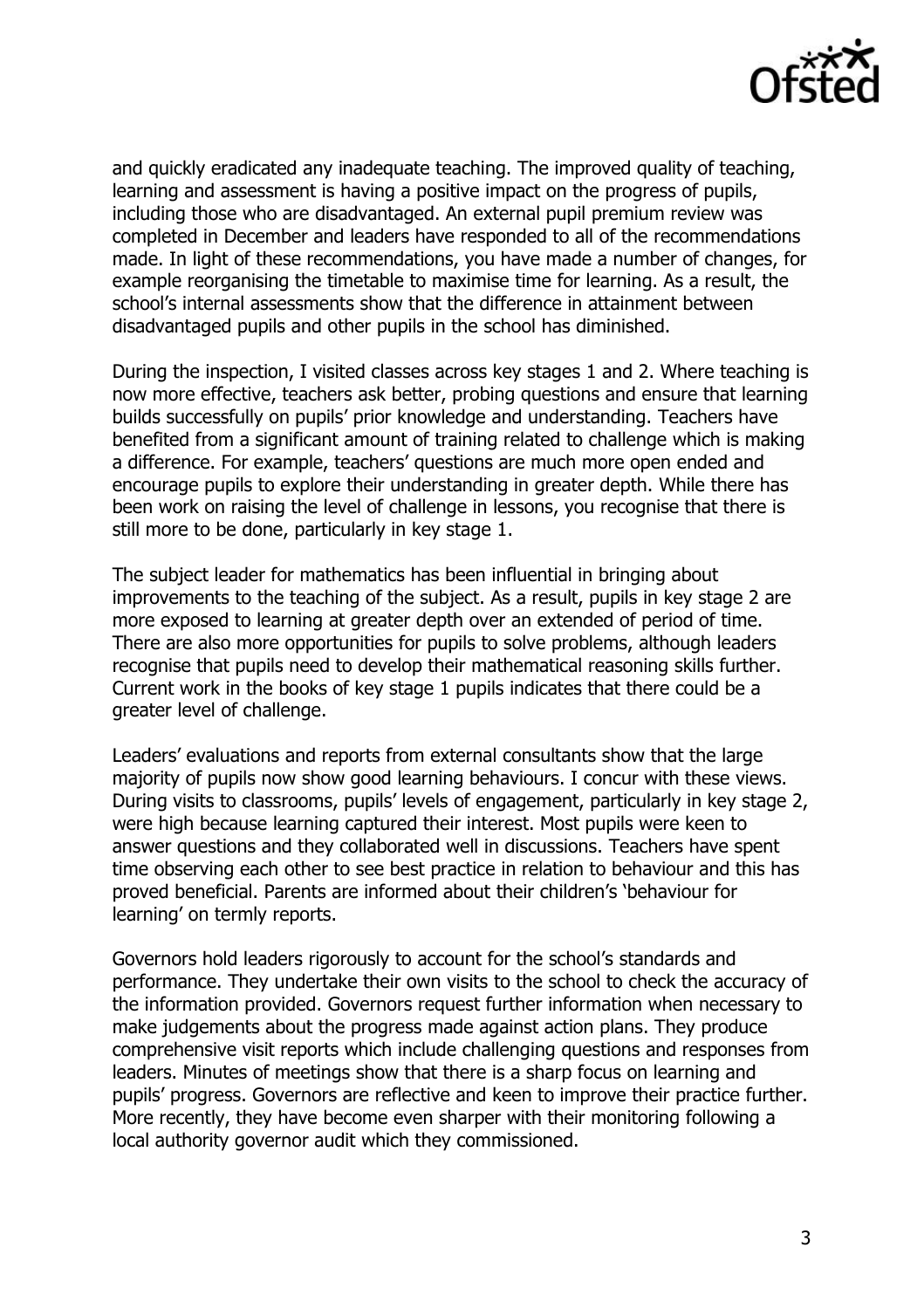

You engage well with the multi-academy trust (MAT) which adds capacity to securing improvements in the quality of teaching at the school. This partnership work is proving effective, helping to develop new leaders and support teachers to improve. Staff value professional development opportunities and are supportive of your actions to bring about the necessary changes to practice. The MAT has ensured that there is an appropriate level of independent validation through commissioning external consultants. An external consultant has been commissioned to visit the school on a half-termly basis this academic year.

Last academic year, leaders recognised that some pupils were not reading often enough and put in place initiatives to increase opportunities for pupils to read to an adult. This strategy proved more successful in key stage 1. Leaders and governors were equally disappointed with the key stage 2 reading attainment for 2017 where fewer than half of the Year 6 pupils achieved the expected standard. However, you have already taken immediate measures to tackle this. New resources for reading have been purchased and these are very much welcomed by pupils. You took the decision to adopt a whole-class approach to guided reading which is providing some of the lower-attaining pupils with a much greater degree of challenge. However, during discussions with pupils, it was apparent that they were unclear about what they specifically needed to do to improve their reading ability, other than read more frequently.

Teachers' feedback in pupils' written work shows that almost all teachers adhere to the school's agreed marking policy. Leaders regularly monitor pupils' books, reinforcing expectations to ensure greater consistency in marking. In the wide range of books I reviewed, there was still too much variation in pupils' handwriting across the school. Pupils' handwriting in key stage 1 and lower key stage 2 is often poorly formed and not joined. This hampers pupils' progress in writing. Pupils' general presentation across the school is improving.

#### **External support**

The local authority has carried out one monitoring visit since the school was judged as 'requires improvement'. There has been no further support from the local authority since this time.

The school commissions the support of an independent mathematics consultant to support the subject leader. This has enabled the leader to strengthen his leadership and management skills. You also work with a phonics consultant on a termly basis and have received advice from an early years consultant. Staff take heed of the advice and recommendations which have contributed to improved teaching and learning.